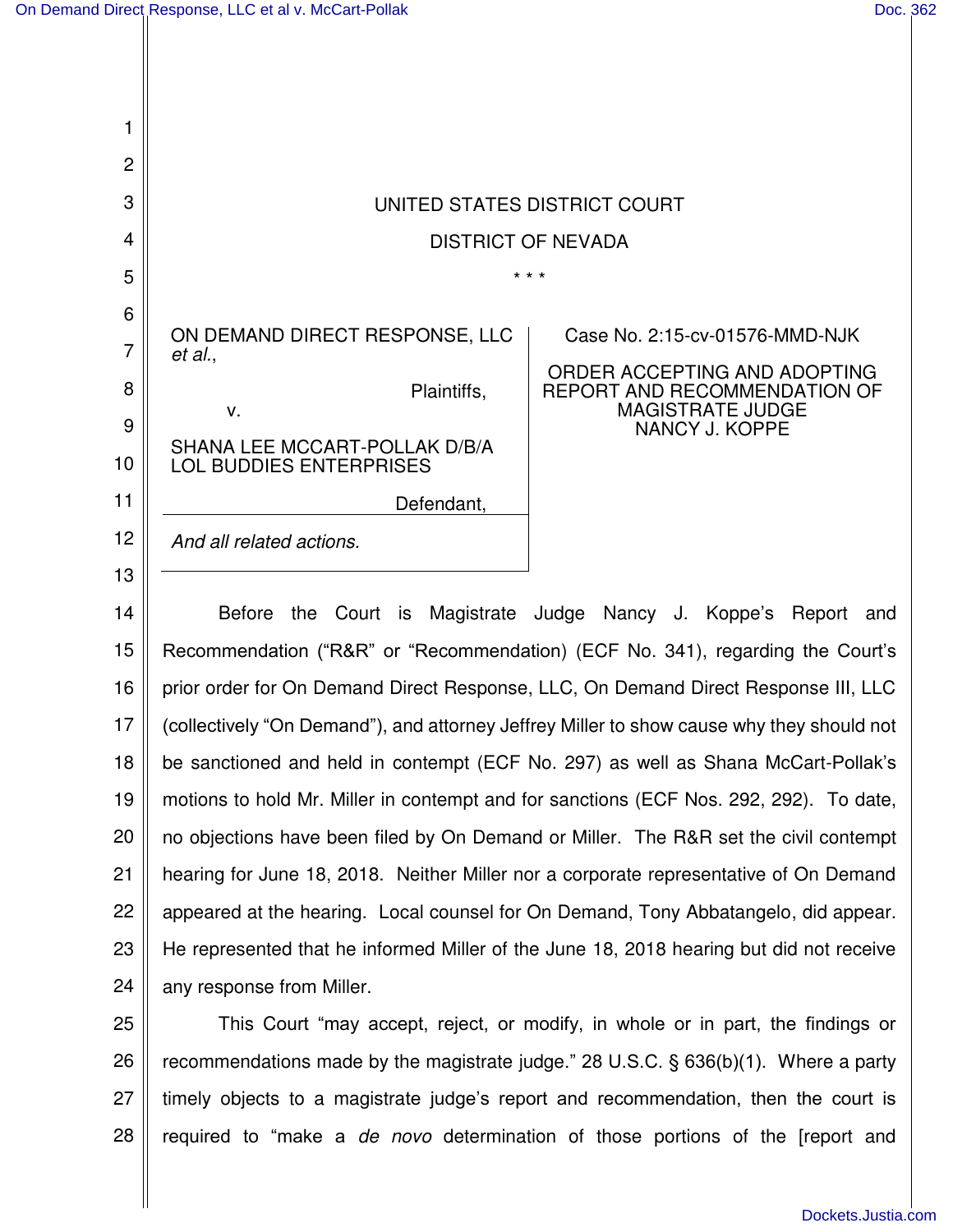1 2 3 4 5 6 7 8 9 10 11 12 13 14 recommendation] to which objection is made." 28 U.S.C. § 636(b)(1). Where a party fails to object, however, the court is not required to conduct "any review at all . . . of any issue that is not the subject of an objection." *Thomas v. Arn*, 474 U.S. 140, 149 (1985). Indeed, the Ninth Circuit has recognized that a district court is not required to review a magistrate judge's report and recommendation where no objections have been filed. *See United States v. Reyna-Tapia*, 328 F.3d 1114, 1122 (9th Cir. 2003) (disregarding the standard of review employed by the district court when reviewing a report and recommendation to which no objections were made); *see also Schmidt v. Johnstone*, 263 F. Supp. 2d 1219, 1226 (D. Ariz. 2003) (reading the Ninth Circuit's decision in *Reyna-Tapia* as adopting the view that district courts are not required to review "any issue that is not the subject of an objection"). Thus, if there is no objection to a magistrate judge's recommendation, then the court may accept the recommendation without review*. See, e.g.*, *Johnstone*, 263 F. Supp. 2d at 1226 (accepting, without review, a magistrate judge's recommendation to which no objection was filed).

15 16 17 18 19 20 Nevertheless, this Court finds it appropriate to engage in a *de novo* review in order to determine whether to adopt the R&R. As the Court explained at the June 18, 2018 hearing, upon review of the R&R and the filings in this case, the Court agrees and accepts Judge Koppe's recommendation to enter default judgment on McCart-Pollak's counterclaims against On Demand. McCart-Pollak has fourteen (14) days to submit an affidavit regarding damages.

21 22 23 24 25 26 27 28 The Court also accepts Judge Koppe's recommendation to find Miller and On Demand in civil contempt and to compel On Demand and Mr. Miller to respond to McCart-Pollak's discovery requests. The Court finds that there is clear and convincing evidence that On Demand and Mr. Miller violated at least three court orders, including the order requiring On Demand to obtain counsel, the order requiring On Demand to produce documents, and the order requiring a corporate representative to appear at the show cause hearing. (ECF Nos. 99, 289, 316.) On Demand and Miller have failed to take any steps, let alone reasonable steps, to comply with these orders.

2